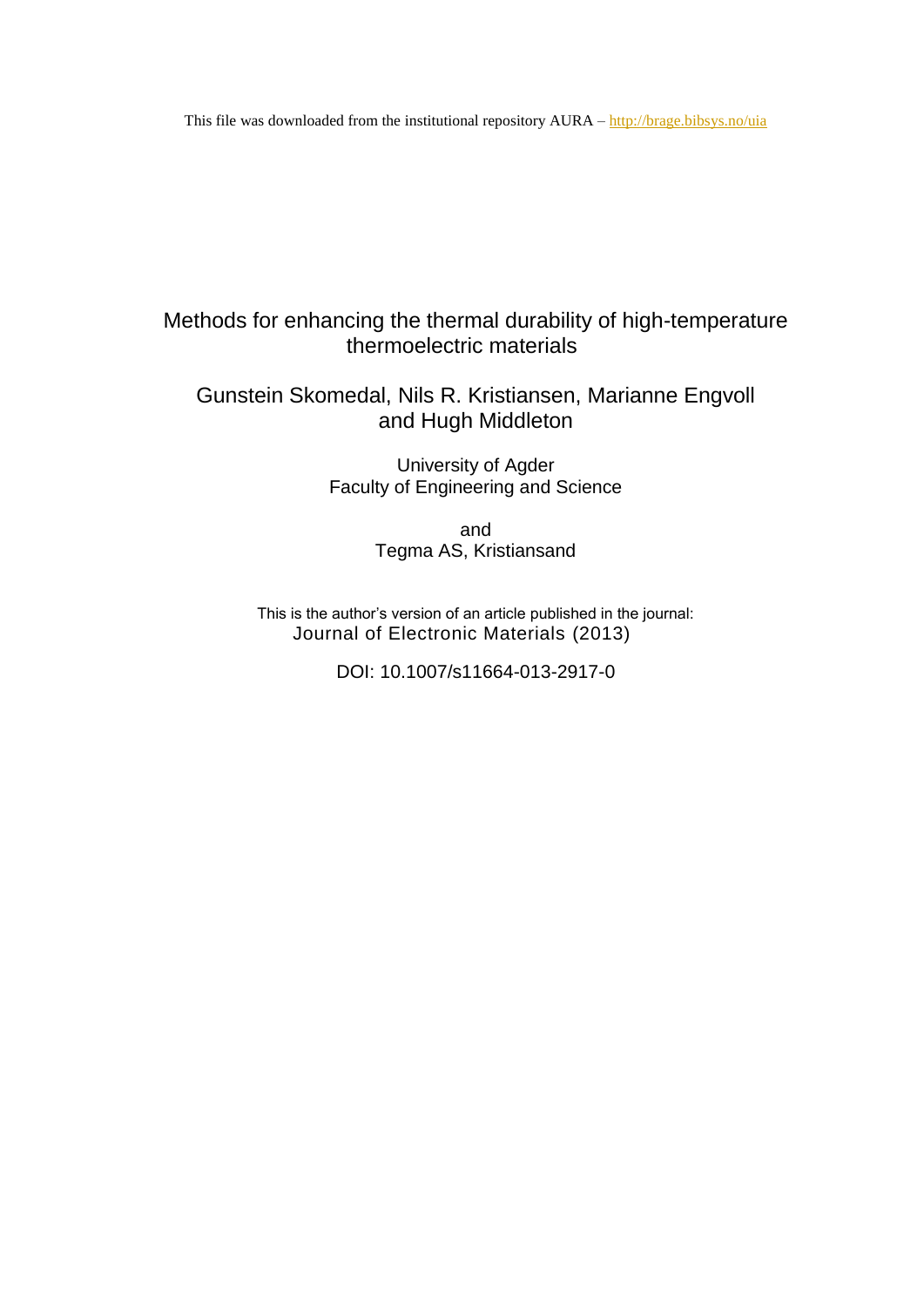## *Methods for enhancing thermal durability of high-temperature thermoelectric materials*

Authors: Gunstein Skomedal<sup>1</sup>, Nils R. Kristiansen<sup>1</sup>, Marianne Engvoll<sup>2</sup>, Hugh Middleton<sup>1801</sup> 1) University of Agder, Norway 2) Tegma AS Contact information: Email: [gunstein.skomedal@uia.no,](mailto:gunstein.skomedal@uia.no) Telephone: +4791113267

Abstract: Thermoelectric materials such as Skutterudites and Magnesium Silicides are being investigated as promising alternatives for medium to high temperature waste heat recovery in the transport sector and industry. A critical success factor for the thermoelectric material is its stability over time when exposed to rapid heating and cooling during its lifetime. In this work the different degradation issues at high temperature are examined for these thermoelectric materials, and several means of enhancing durability have been evaluated. Initial thermal durability studies have been performed with Skutterudites and Magnesium Silicides with candidate coatings for protecting the materials from oxidation and sublimation during thermal cycles in air for up to 500 hours and up to 873K. The samples were then characterized by SEM and EDS. The results showed that it is possible to decrease degradation of the thermoelectric material without compromising the overall thermoelectric efficiency.

Keywords: skutterudite, Magnesiumsilicide, oxidation, durability, coating

### *Introduction:*

The global energy consumption is increasing rapidly. Better ways to produce and utilize this energy is needed for a sustainable future. A large portion,  $> 60\%$ , of the energy already produced is lost as heat [\[1\]](#page-5-0). Thermoelectric Generators are a good alternative for heat recovery in transport and process industry sector where large temperature gradients are available and space sometimes could be limited so that other heat recovery technologies cannot be used. Several good thermoelectric (TE) materials exist today that can exploit this potential [\[2\]](#page-5-1), such as PbTe and TAGS, but price, production complexity and environmental issues amongst others have stopped these materials entering the civilian market on a large industrial scale.

Skutterudite,  $CoSb<sub>3</sub>$ , (SKD) is one material that has received considerable attention over the last decade due to its relatively high ZT-values above 1 [\[3,](#page-5-2) [4\]](#page-5-3) in the medium to high temperature range, 250-650°C. Magnesiumsilicidebased alloys (MGS) have also shown very good ZT-values above 1 in this temperature range [\[5\]](#page-5-4). MGS can be made from cheap, abundant and non-toxic raw materials and are very light compared to other well-known TE-materials.

Some of the main challenges with these materials are oxidation and sublimation of the substrate which reduces the lifetime of the TE-material. For SKD the oxidation and sublimation are well known and have been studied thoroughly over the last decade [\[6-12\]](#page-5-5). Already at 380°C oxidation starts forming a two layer structure of  $Sb_2O_3/Sb_2O_4$  on the outside and  $CoSb_2O_4/CoSb_2O_6$  on the inside. At temperatures up to about 600°C both layers are fairly stable and continue to grow following a parabolic rate law typical for diffusion controlled process with opposing diffusion of Sb outwards and O inwards. When the inner layer reaches as certain thickness it will split up into two distinct layers of  $CoSb<sub>2</sub>O<sub>6</sub>$  and  $CoSb<sub>2</sub>O<sub>4</sub>$ . At higher temperatures the relatively high vapor pressures of the antimony oxides will cause them to evaporate faster than the bulk material can be oxidized and therefore a weight loss is observed. The antimony oxide layer is also

very brittle and tends to form a scale which spalls off the surface when it reaches a critical thickness further enhancing the degradation.

For MGS there are a wide variety of different alloys, for example the solid solution  $Mg_2Si_{1-x}Sn_x$ , and so the oxidation and sublimation behavior of such species is related to the particular composition of the material. There is relatively little published literature on this field to date but some examination of pure Mg<sub>2</sub>Si has been carried out [\[13,](#page-5-6) [14\]](#page-5-7). TGA measurements showed that  $Mg_2Si$  will remain unreacted in air up to 450-500°C, but above these temperatures  $Mg_2Si$  reacts with  $O_2$  to form  $MgO$  and Si. This is also a diffusion controlled reaction and it is therefore important to limit the  $O_2$  flow towards the surface of the bulk material. Recent studies on  $Mg_2Si_{1-x}Sn_x$  using temperature dependent X-ray diffraction shows that it will start to decompose in air at temperatures as low as 400°C [\[15\]](#page-5-8). MgO, Si, Sn and other  $Mg_2Si_{1-x}Sn_x$  solid solutions will segregate out as separate phases on the surface of the bulk material and form a porous layer which does not hinder further oxidation and decomposition.

It is clear that to be able to adapt both SKD and MGS in TEG's at higher temperatures (>350-400°C) some form of protection against oxidation and sublimation is needed. One method which is widely used in thermoelectric modules is the full encapsulation of the modules and also filled with inert gas such as argon. Alternatively an aerogel can be casted around the whole leg assembly [\[16,](#page-5-9) [17\]](#page-5-10) as it also will decrease parasitic heat losses. This module-level protection does on the other hand require more material in addition to TE-material adding to the total cost of the module. It is also fairly vulnerable to mechanical damage. Lastly, even if oxidation is hindered, a module-level protection is not sufficient to prevent sublimation on the surface of the TE-material. Since a module is made out of several TE legs connected in series, a leg-level protection could offer advantages with respect to price and simplicity of module design and assembly and at the same time hinder both oxidation and sublimation. This could be done by adding a protective layer during leg production.

Already several coating alternatives for leg-level protection have been evaluated for the use on SKD ranging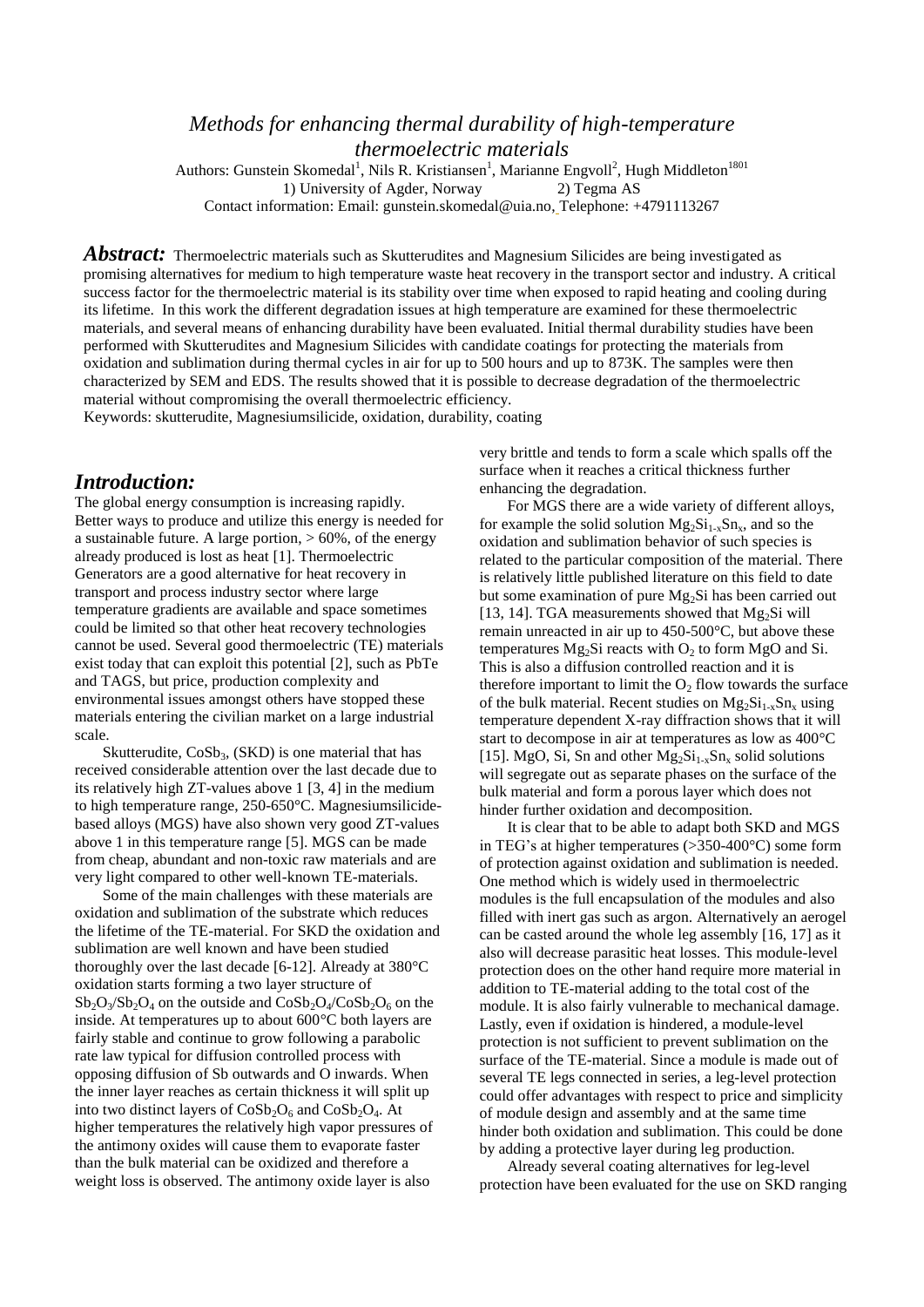from thin metal layers to thicker composite glass coatings [\[18-25\]](#page-5-11). The most important properties of a coating, aside from hindering oxidation and sublimation of the TEmaterial, should be low electrical and thermal conductivity, matching thermal expansion with the TE-material, good adhesion to the substrate and to be chemically inert. It should also be applied by a cheap and reliable deposition method which could be readily adapted in the massproduction of legs.

In this work the thermal stability and degradation of  $CoSb<sub>3</sub>$  and  $Mg<sub>2</sub>S<sub>1-x</sub>Sn<sub>x</sub>$  have been evaluated along with candidate coatings for protection of the side surface of the TE-legs in a module. The coatings have been tested in both aging as well as thermal cycling set-ups in air.

## *Methods and Materials*

For the studies on SKD materials, undoped Skutterudite, CoSb3, supplied by TEGma AS, were cut into cubes of  $2.94<sup>3</sup>$  mm<sup>3</sup>. The samples used for the coating tests were ascut, while the samples used for the oxidation tests where further polished with 1µm diamond suspension. For experiments on Magnesiumsilicide compounds  $Mg_2(Si_{0.4}Sn_{0.6})_{0.99}Sb_{0.01}$  produced at the Ioffe Institute through the ThermoMag program were used. Likewise the samples where polished using 1  $\mu$ m diamond suspension. Oxidation experiments were conducted in a Lenton LTF 16/50/180 tube furnace with air-flow through the tube during thermal aging at 550°C, 600°C and 650°C for SKD and 350°C, 370°C and 400°C for MGS. The weight change of the samples where noted for aging times between 1 and 333h for SKD and 1-48h for MGS. Changes in surface structure where noted during the aging process. Several different types of coatings where applied on the samples. These could be grouped into different oxide/metal coatings, Boron Nitride, Silicone-Zn and also several glass ceramic coatings.

A small tube furnace optimized for running with faster heating/cooling rates was used for the thermal cycling experiments. Two rows of six SKD samples, both coated and uncoated, were fastened between two 1mm thick titanium plates (see figure 1) and placed inside a quartz tube located in the centre of the furnace in the uniformly heated zone. Titanium were chosen as the clamp material because of a good CTE-match (9 versus 10-11 for SKD). The furnace was then run in cycles between 200°C and 600°C with a dwell time at 600°C of 1h and ramp rates of 10°C/min. The experiment lasted for a total of 180 cycles in 500h. All samples from both aging and thermal cycling experiments where analysed using a JEOL SEM 6400 with EDAX both on surface and cross sections of the samples to identify reaction products.



**Fig. 1** Experimental set-up for thermal cycling experiments of  $CoSh<sub>2</sub>$ 

### *Results & Discussion* **Oxidation of CoSb<sup>3</sup>**

An example of the oxidation of  $CoSb<sub>3</sub>$  can be seen in

figure 2. The oxide forms two distinct layers of an outer  $Sb_2O_3/Sb_2O_4$  layer and an inner  $CoSb_2O_4/CoSb_2O_6$  layer. It was difficult to identify the cobolt antimony oxides in two separate layers, instead a more gradual decrease in Ocontent as a function of distance from outer surface can be seen.



**Fig. 2** Cross section of oxidized surface CoSb3 after aging in air at 550°C for 24h

The weight change curves of the oxidation of the SKD material can be found in figure 3. At 550°C the oxidation of SKD follow a parabolic rate law in agreement with [\[9\]](#page-5-12) and [\[10\]](#page-5-13);  $(\Delta m)^2 = k_p t$ , where  $\Delta m$  is the change in mass per unit area and  $k_p$  the parabolic rate constant. The two different stages described in [\[10\]](#page-5-13) can also be seen with a slight drop in mass between possibly caused by scaling off of the outher oxide layers. The first stage has a slightly higher parabolic rate constant than the second with 5.6 x  $10^{-6}$  and 2.1 x  $10^{-6}$  kg<sup>2</sup>m<sup>-4</sup>h<sup>-1</sup> respectively. Both of these values are two order of magnitude lower than found in [\[9\]](#page-5-12). This could be caused by a more coarse grain structure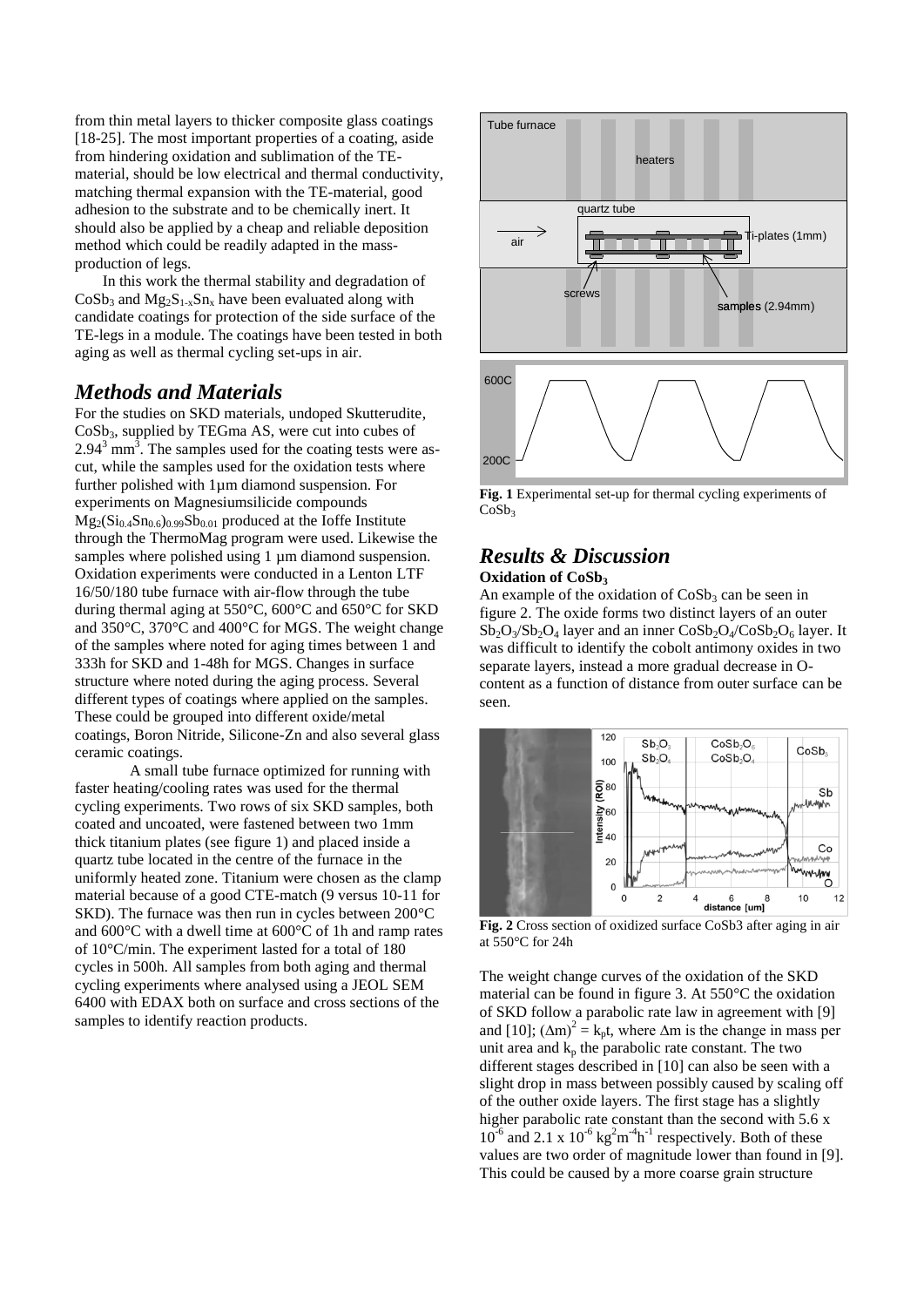which would slow down the diffusion of both oxygen and antimony. At 600°C and 650°C a weight loss is observed. According to [\[10\]](#page-5-13) an increase in oxidation rate is found at 583°C which could be linked to the phase transition from α-Sb<sub>2</sub>O3 to  $β$ -Sb<sub>2</sub>O<sub>3</sub> and subsequent increase in evaporation which would then be faster than the oxidation process resulting in a net mass loss.



**Fig. 3** Weight change of bulk  $\cos b_3$  in air as a function of time and aging temperature. Dotted lines included for illustration only

#### **Coatings & thermal cycling of CoSb<sup>3</sup>**

Most of the candidate coatings tested showed little to no protection against oxidation and sublimation of SKD. The oxide coatings, silicone-Zn coating and glass ceramic coatings were found to be either too porous or did not adhere to the SKD surface sufficiently. The only coating product that hindered the formation of the oxidation layer and simultaneously possessed good mechanical stability was an oxide/metal coating mostly containing  $Al_2O_3$  as seen in figure 4. The oxide layer was reduced in thickness from 15-20 µm for the uncoated sample to around 3.5 µm for the coated sample. No pure  $Sb_2O_4$  layers formed, but instead the Sb diffused into the coating. The  $CoSb<sub>2</sub>O<sub>4</sub>$ oxide had good adhesion to the unoxidized  $\cos b_3$  thus avoiding the formation of the  $CoSb<sub>2</sub>O<sub>6</sub>$  and  $Sb<sub>2</sub>O<sub>4</sub>$  layers making the oxide layer much more mechanically stable. This allowed the coating to remain adhered to the sample. The same coating was used on a sample during thermal cycling. In figure 5 it can be seen that the coating almost eliminated oxidation completely, only a very thin intermediate layer of around 1.5 µm formed after 180cycles up to 600°C, totaling over 180h at this temperature. Uncoated samples had oxide layers of around 20 µm which shows that the coating effectively hindered both sublimation of Sb and oxidation of the bulk material. Another very important observation is that the coating layer becomes fully oxidized and both thermal losses and electrical conduction are kept to a minimum. Some cracks were observed between the substrate and the coating. This was most probably a result of sample preparation since no enhanced oxidation is seen on places where visible cracks appear. It was also found that a thinner layer generally will be more mechanically stable than thicker layers during thermal cycling. This could be seen on samples with

thicker coating layers where oxidation layers up to  $10 \mu m$ where found.



**Fig. 4** Cross section of SKD with Al-O coating after aging at 600°C in air for 48h. The coating have decreased the oxidation of the SKD surface and hindered sublimation of Sb



**Fig. 5** Cross section view of SKD with  $Al_2O_3$  coating after 180cycles up to 600 $^{\circ}$ C. The thin coating layer ( $\sim$ 6 µm) seems to almost eliminate all oxidation of the SKD, only a thin layer about 1.5 µm thick of oxide  $\text{CoSb}_2\text{O}_4/\text{CoSb}_2\text{O}_6$  with a gradual transition into the coating layer can be seen

A cross section view of an SKD sample coated with BN after 180 cycles up to 600°C can be seen in figure 6. In this special case the oxide layer is 3 times thicker  $(65-70 \mu m)$ than even for uncoated samples. It is unclear whether this apparent increase in oxidation rate is a result of the BNcoating acting as a catalyst increasing the oxidation rate, or that the uncoated samples actually had the same oxidation rate but that the outer oxide layers had evaporated so they were not found in the cross sectional analysis. This is also what can be seen in figure 3 where mass loss is observed for samples exposed to temperatures above 600°C. The BN coating is too porous to stop oxygen transport through the coating, but could still be dense enough to avoid sublimation and scaling off of the outer oxide layers. This effect needs to be studied further in order to understand the rate limiting steps in the oxidation of  $CoSb<sub>3</sub>$  and how this knowledge could be used to manipulate the reaction kinetics.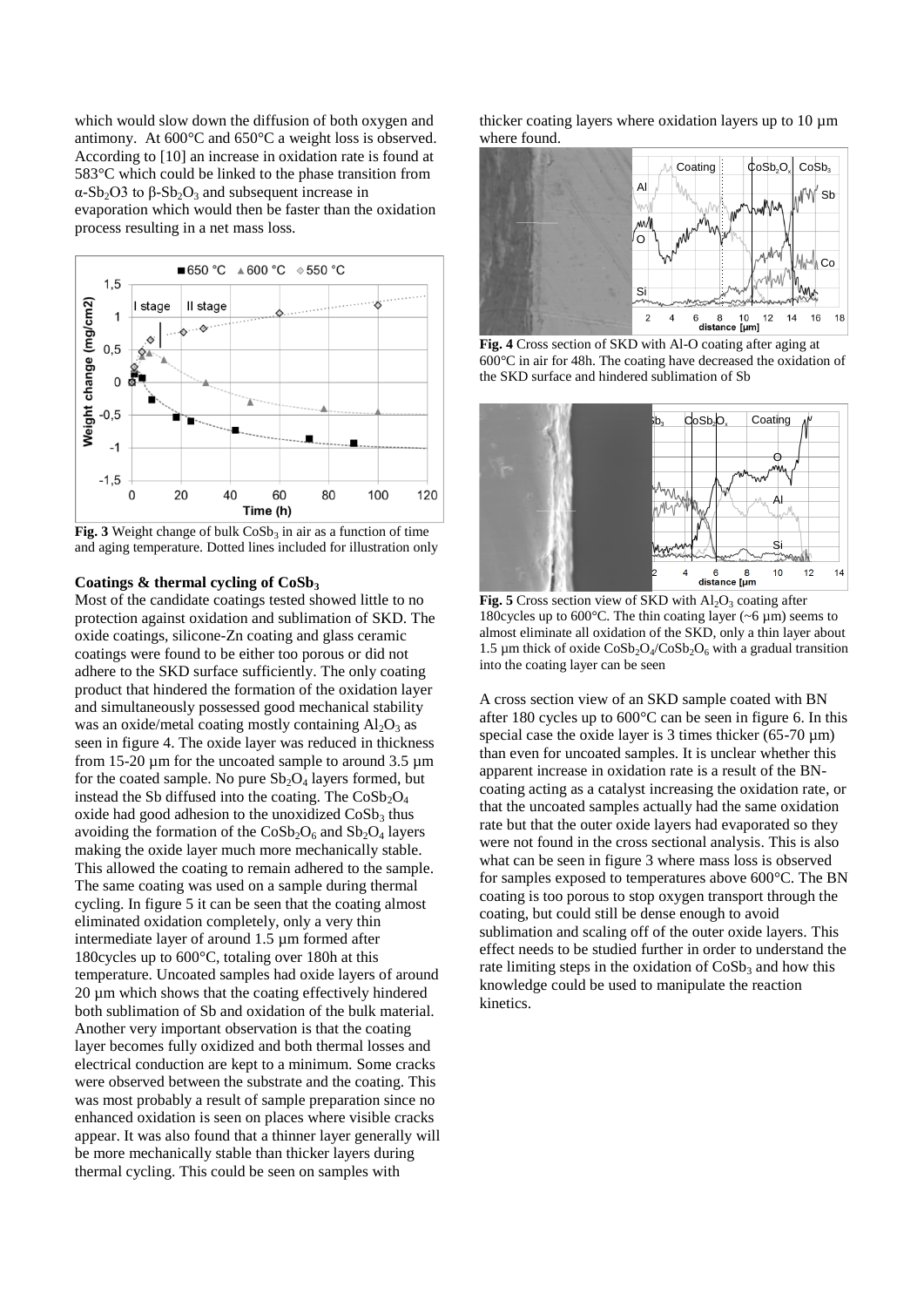

**Fig. 6** Cross section view of SKD coating with BN after 180 cycles up to 600°C. The BN coating peeled off during demounting and preparation. A very thick oxide layer has formed of around 65-70µm

#### **Oxidation and protection of Mg2(Si-Sn)**

No distinct oxidation layer was observed for the tested  $Mg_2Si_{0.4}Sn_{0.6}$  sample as with  $CoSb_3$ . As seen in figure 7 the material was slightly inhomogeneous and had some dark Si-rich regions with a composition approximating to  $Mg_2Si_{0.7}Sn_{0.3}$ .



**Fig. 7** Oxidized surface of  $Mg_2Si_{0.4}Sn_{0.6}$  after 48h at 370°C. Dark Si-rich regions show slightly lower MgO content than brighter Sn-rich regions. Point 4 is almost fully oxidized

**Table 1:** Atomic percentage of each elements present in point 1-4 in figure 7.

| ▱   |      |      |      |      |                          |
|-----|------|------|------|------|--------------------------|
|     | Mg   | Si   | Sn   | O    | <b>Original Phase</b>    |
|     | 63.2 | 27.3 | 2,7  | 6,9  | $Mg_2Si_{0.9}Sn_{0.1}$   |
| 2   | 53.0 | 6.3  | 14.0 | 26.7 | $Mg_2Si_{0.32}Sn_{0.68}$ |
| 3   | 58.6 | 9.4  | 17.7 | 14.3 | $Mg_2Si_{0.35}Sn_{0.65}$ |
| 4   | 44.6 | 2.6  | 4.3  | 48.6 | $Mg_2Si_{0.38}Sn_{0.62}$ |
| Avg | 57,3 | 10,3 | 13,9 | 18,5 | $Mg_2Si_{0.43}Sn_{0.57}$ |

After aging at 350°C for 24h very little oxidation was observed and only parts of the surface showed some increase in O content compared to room temperature. The sample heated for 48h at 370°C showed a slight increase in oxidation. SEM and EDS analysis (using an acceleration voltage of 15kV) of the surface facing the heat source showed a uniform layer of MgO with some Sn content, but no Si was seen in the uppermost layer. The other side of

the sample showed a more diversified oxidation related to the phase composition, as seen in figure 6 and table 1. A general observation was that the higher the Sn content of the original phase, the higher the oxygen content. In other words the Sn-rich phases decomposes much faster at lower temperatures than Si-rich phases. The mechanism for how the decomposition in air for  $Mg_2(Si-Sn)$  solid solution evolves needs to be studied further.

Two samples of MGS, one uncoated and one completely covered by the  $Al_2O_3$  coating, where aged in air at 400°C for 24h. The uncoated samples showed a high rate of decomposition with one half of the sample completely oxidized as seen as a black MgO porous layer. The decomposition and oxidation seems to selfpropogate starting from one end of the sampe and eating its way inwards. As the oxdiation of Mg is highly exothermic this could readily explain this run away on oxidation rate. The porous strucutre disintegrated almost completeley on handling and so was difficult to analyse. No sign of Sn and Si where found in the outer layers. The coated sampled showed no sign of degradation at all, as seen in figure 8. It is evident that the coating needs to be very dense to avoid any oxygen reaching the surface. Further work is required to determine if the coating can work at higher temperatures than those studied here.



**Fig. 8** Cross sectional view of  $Mg_2Si_{0.4}Sn_{0.6}$  covered with a  $Al_2O_3$ -coating after aging for 24h at 400°C. The sample showed no sign of degradation

## *Conclusion*

Thermal durability studies in air on both pure  $\cos b_3$  and  $Mg_2Si_{0.4}Sn_{0.6}$  have been conducted, along with the testing of different coatings to avoid degradation of the TEmaterial over time. Reaction kinetics and products of the oxidation of  $CoSb<sub>3</sub>$  have been confirmed. The oxide layers seemed also fairly stable during thermal cycling; no increase in oxidation rate was found as a result of cracking/scaling of the outer oxide layers. Although several coatings were tested only an  $Al_2O_3$  coating was found to protect effectively from oxidation. After 180 cycles up to 600°C oxidation layers were decreased from